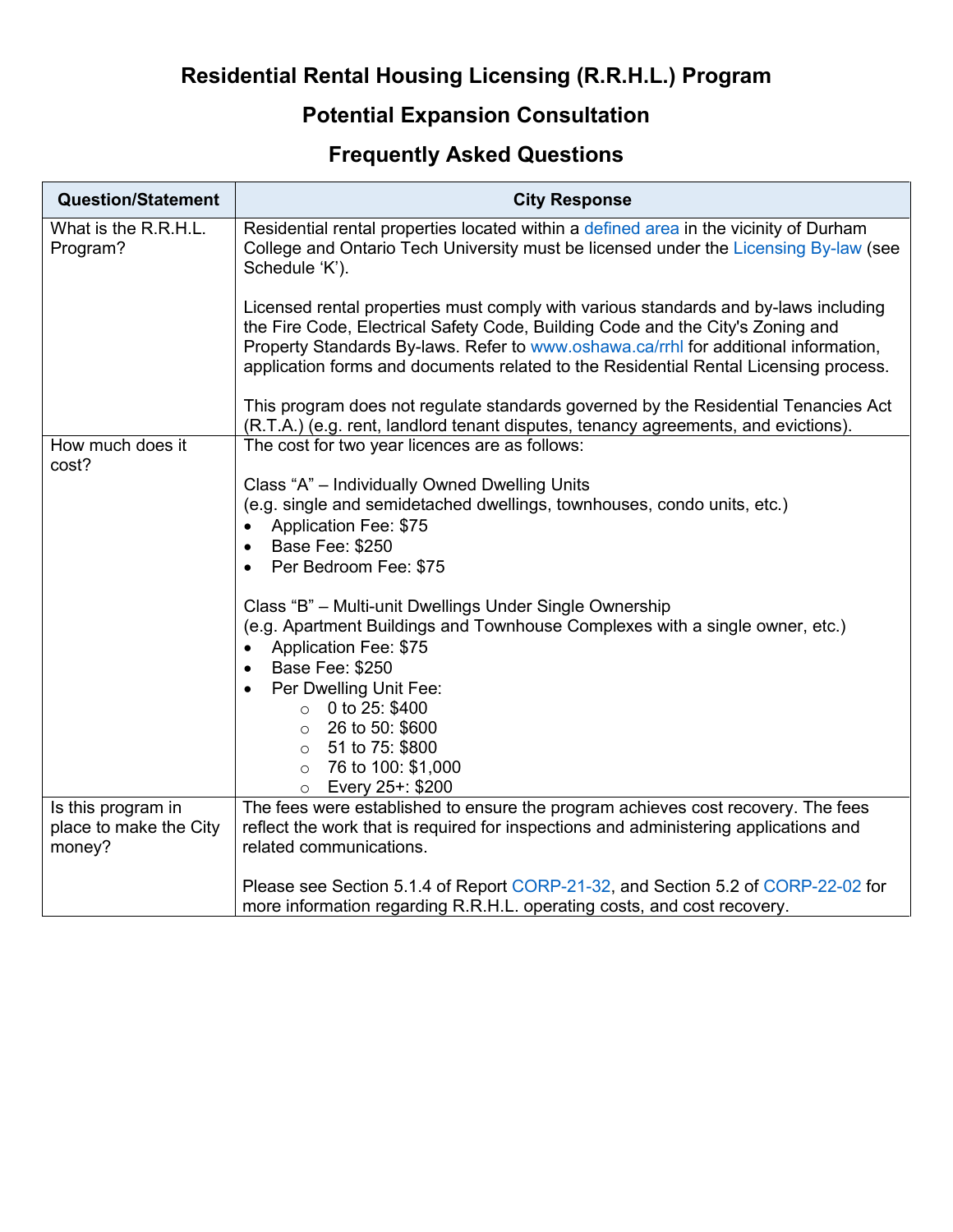| <b>Question/Statement</b>                                                             | <b>City Response</b>                                                                                                                                                                                                                                                                                                                                                                                                                                                                   |                                             |                 |                                                                                                                                                                                                                                                                                                                                                                                                                                                                                                                                                  |                     |                     |                  |  |
|---------------------------------------------------------------------------------------|----------------------------------------------------------------------------------------------------------------------------------------------------------------------------------------------------------------------------------------------------------------------------------------------------------------------------------------------------------------------------------------------------------------------------------------------------------------------------------------|---------------------------------------------|-----------------|--------------------------------------------------------------------------------------------------------------------------------------------------------------------------------------------------------------------------------------------------------------------------------------------------------------------------------------------------------------------------------------------------------------------------------------------------------------------------------------------------------------------------------------------------|---------------------|---------------------|------------------|--|
| Do other municipalities<br>licence rental<br>properties?                              | Yes: London, Waterloo, Toronto, Hamilton. Here is a table comparing their licensing<br>program's features to Oshawa:                                                                                                                                                                                                                                                                                                                                                                   |                                             |                 |                                                                                                                                                                                                                                                                                                                                                                                                                                                                                                                                                  |                     |                     |                  |  |
|                                                                                       |                                                                                                                                                                                                                                                                                                                                                                                                                                                                                        | London                                      | <b>Hamilton</b> | <b>North Bay</b>                                                                                                                                                                                                                                                                                                                                                                                                                                                                                                                                 | Oshawa              | <b>Toronto</b>      | Waterloo         |  |
|                                                                                       | City<br><b>Wide</b>                                                                                                                                                                                                                                                                                                                                                                                                                                                                    | Yes                                         | No              | Yes                                                                                                                                                                                                                                                                                                                                                                                                                                                                                                                                              | No                  | Yes                 | Yes              |  |
|                                                                                       | <b>Property</b><br><b>Class</b>                                                                                                                                                                                                                                                                                                                                                                                                                                                        | $\overline{A''}$                            | "A"             | "A" with 3-<br>5<br><b>Bedrooms</b>                                                                                                                                                                                                                                                                                                                                                                                                                                                                                                              | "A" and<br>"B"      | $\overline{B}$      | $\overline{A''}$ |  |
|                                                                                       | <b>Term</b>                                                                                                                                                                                                                                                                                                                                                                                                                                                                            | Annual                                      | Annual          | 2 Years                                                                                                                                                                                                                                                                                                                                                                                                                                                                                                                                          | 2 Years             | Annual              | Annual           |  |
|                                                                                       | <b>Initial</b><br>Fee                                                                                                                                                                                                                                                                                                                                                                                                                                                                  | \$336                                       | \$703           | \$300                                                                                                                                                                                                                                                                                                                                                                                                                                                                                                                                            | $$400 -$<br>\$1,325 | \$11.24<br>per unit | $$380 - $670$    |  |
|                                                                                       | Renewal<br>Fee                                                                                                                                                                                                                                                                                                                                                                                                                                                                         | \$55                                        | \$434           | \$300                                                                                                                                                                                                                                                                                                                                                                                                                                                                                                                                            | $$400 -$<br>\$1,325 | \$11.24<br>per unit | $$257 - $360$    |  |
| Who is responsible for<br>paying for this $-$<br>landlords or tenants?                | city.                                                                                                                                                                                                                                                                                                                                                                                                                                                                                  |                                             |                 | The current R.R.H.L. program requires landlords to apply for and pay the fee<br>associated with a licence in the defined area. If Council chooses to expand the<br>program city-wide, the same process would apply to all residential properties in the                                                                                                                                                                                                                                                                                          |                     |                     |                  |  |
| If the cost of the<br>program was passed<br>on to tenants, how<br>much would it cost? | Fee examples:<br>Single-Family Dwelling (4 bedrooms)<br>\$625 Total Cost for Two Year Licence<br>\$312.50 / year<br>$\bullet$<br>\$26.04 / month<br>\$6.51 / month / bedroom<br>1 Bedroom Condo Unit<br>\$400 Total Cost for Two Year Licence<br>\$200 / year<br>\$16.66 / month<br>"Large" apartment building<br>76-100 Dwelling Units: \$1,325 Total Cost for Two Year Licence<br>\$662.50 / year<br>\$55.2 / month<br>\$0.55 - \$0.73 / month / rental unit (76 - 100 rental units) |                                             |                 |                                                                                                                                                                                                                                                                                                                                                                                                                                                                                                                                                  |                     |                     |                  |  |
| How can I provide<br>feedback on this<br>potential expansion?                         |                                                                                                                                                                                                                                                                                                                                                                                                                                                                                        | located at City Hall (50 Centre St. S.); or |                 | Community members are invited to participate in one of two ways:<br>Complete a feedback form on Connect Oshawa<br>(www.connectoshawa.ca/RentalLicensing) or on paper at Service Oshawa,<br>Attend a Special Meeting of the Corporate Services Committee on Monday,<br>April 4 at 9:30 a.m. View the City's meeting calendar for details.<br>Feedback will be received until noon Monday, April 18, 2022.<br>If individuals would like to speak at the Special Meeting, they should<br>contact clerks@oshawa.ca prior to noon on Friday, April 1. |                     |                     |                  |  |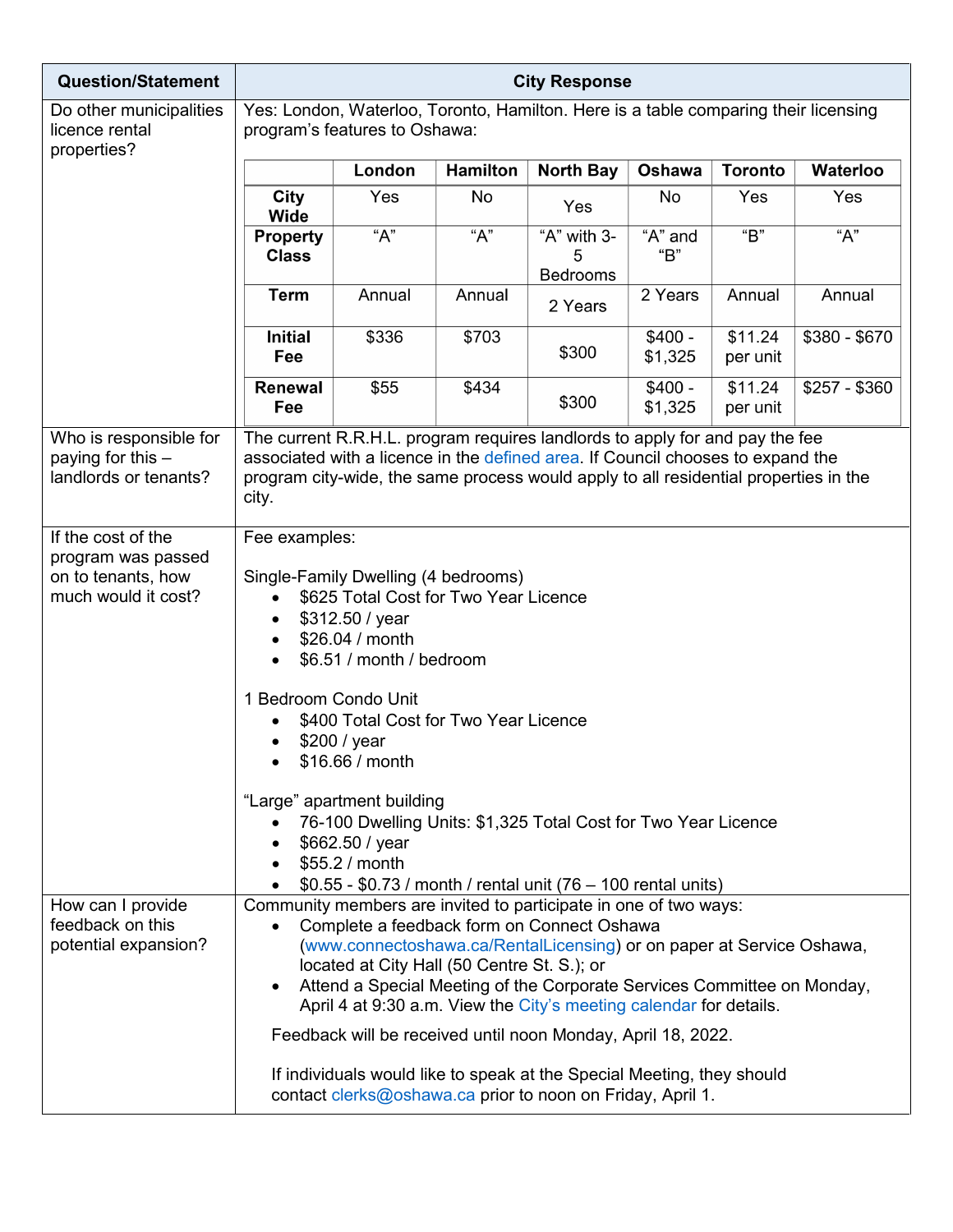| <b>Question/Statement</b>                                                                                                                                              | <b>City Response</b>                                                                                                                                                                                                                                                                                                                                                                                 |
|------------------------------------------------------------------------------------------------------------------------------------------------------------------------|------------------------------------------------------------------------------------------------------------------------------------------------------------------------------------------------------------------------------------------------------------------------------------------------------------------------------------------------------------------------------------------------------|
| Why is there a Special<br><b>Corporate Services</b><br>Committee meeting to<br>receive feedback on<br>the potential City wide<br>expansion of the<br>R.R.H.L. Program? | Committee is holding this discussion because on January 24 <sup>th</sup> Council passed<br>CORP-22-02 Residential Rental Housing Licensing: Proposed Expansion Options and<br>Consultation Process and directed staff to undertake a public and industry consultation<br>regarding a potential City wide expansion of the R.R.H.L. Program.                                                          |
|                                                                                                                                                                        | Part of the consultation, along with the Feedback Forms on<br>www.connectoshawa.ca/RentalLicensing, is the Special Corporate Services Committee<br>Meeting on April $4th$ at 9:30 a.m.                                                                                                                                                                                                               |
|                                                                                                                                                                        | The purpose of this meeting is to receive feedback from interested parties regarding<br>the potential expansion of the R.R.H.L. Program. No decisions regarding potential<br>expansion will be made at this meeting.                                                                                                                                                                                 |
|                                                                                                                                                                        | Feedback from the Special Meeting and the Connect Oshawa Feedback Forms will be<br>used to inform a Corporate Services Committee report which will; be presented for<br>consideration later this year.                                                                                                                                                                                               |
| How did staff<br>determine this program<br>expansion was<br>needed?                                                                                                    | Staff were directed by Council to review options to potentially expand the R.R.H.L.,<br>as per direction 1 in Attachment 1 to Report CORP-21-32.                                                                                                                                                                                                                                                     |
| Why is the R.R.H.L.<br>Program needed at<br>all?                                                                                                                       | The licensing program was created as a result of a need outlined in the Student<br>Accommodation Strategy (see page 9).                                                                                                                                                                                                                                                                              |
|                                                                                                                                                                        | In addition, it also addressed the significant increase of rental properties and related<br>issues in the area around Ontario Tech University and Durham College.                                                                                                                                                                                                                                    |
| Is the licensing<br>program geared<br>towards tenants and<br>landlords are not a<br>beneficiary of the<br>program?                                                     | Property owners were a key stakeholder the original consultation which led to the<br>creation of the R.R.H.L. as articulated in the Student Accommodation Strategy (see<br>page 9).                                                                                                                                                                                                                  |
|                                                                                                                                                                        | It may be of benefit to a landlord to be able to advertise that the rental property is<br>licensed and complies with all by-laws.                                                                                                                                                                                                                                                                    |
| Why is the R.R.H.L.<br>Program needed if the<br>standards it's enforcing<br>are already in place?<br>Aren't these duplicate<br>standards?                              | The Residential Rental Housing Licensing (R.R.H.L.) Program inspects rental<br>properties for compliance with City by-laws, applicable provincial acts. These<br>properties receive Property Standards and Fire Prevention inspections every two (2)<br>years.                                                                                                                                       |
|                                                                                                                                                                        | In addition to inspections, the licensee is required to submit proof of appropriate<br>insurance, an Electrical Safety Authority certificate every four (4) years, a floor plan of<br>the rental property, and a declaration that the property complies with a number of City<br>by-laws and provincial acts and regulations (e.g. Zoning, Property Standards, Fire<br>Code, and Building Code Act). |
|                                                                                                                                                                        | While the Program is not creating new standards, it is ensuring that existing standards<br>are being met in rental properties to ensure the health and safety of tenants.                                                                                                                                                                                                                            |
| Why does this program<br>require people to pay?<br>Is it because the City<br>does not have enough<br>money to fund the<br>program internally?                          | The fees were established to ensure the program achieves cost recovery. The fees<br>reflect the work that is required for inspections and administering applications and<br>related communications.                                                                                                                                                                                                  |
|                                                                                                                                                                        | Please see Section 5.1.4 of Report CORP-21-32, and Section 5.2 of CORP-22-02 for<br>more information regarding R.R.H.L. operating costs, and cost recovery.                                                                                                                                                                                                                                          |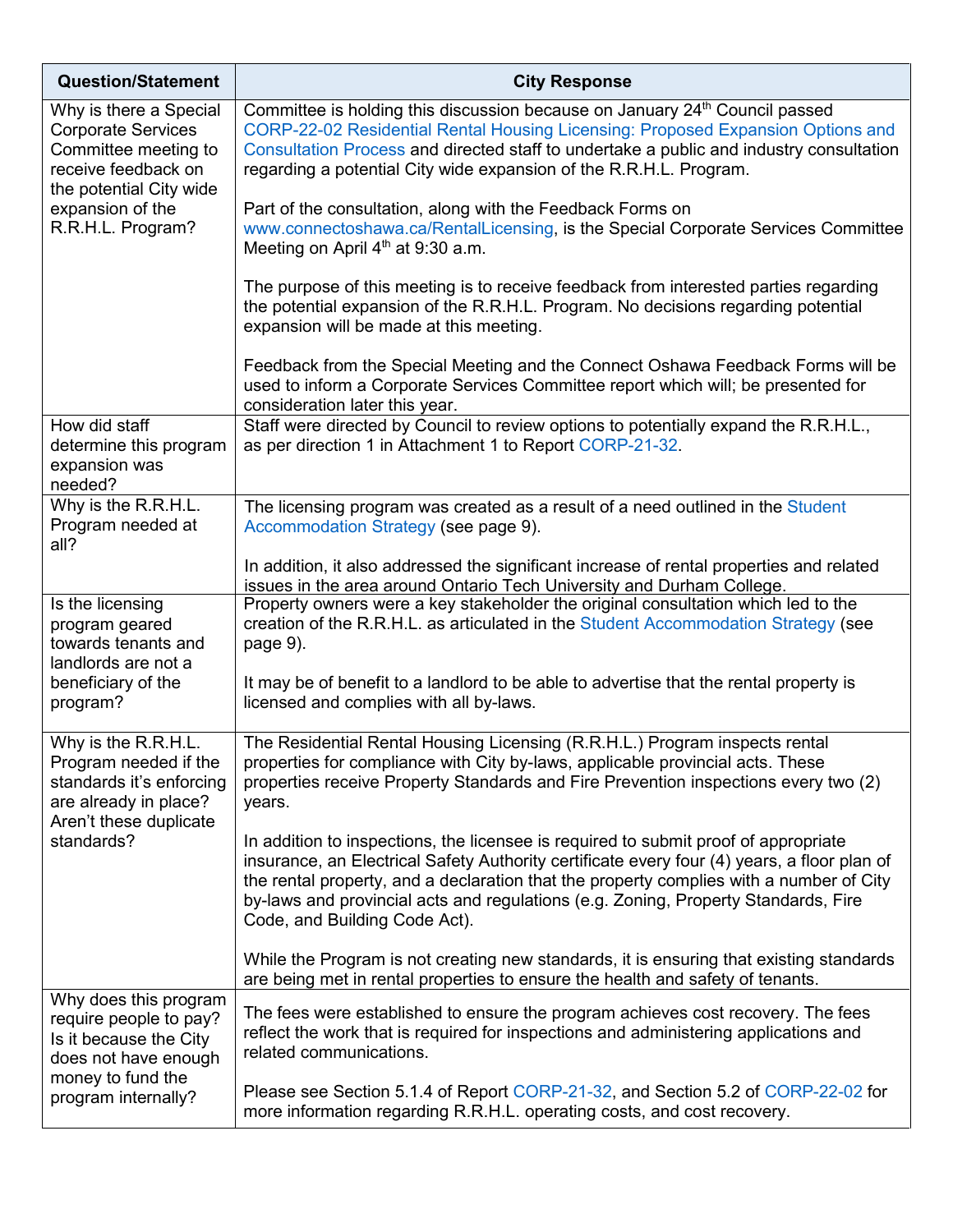| <b>Question/Statement</b>                                                                                 | <b>City Response</b>                                                                                                                                                                                                                                                                                                                                                                                                                                                                                                                                                                                                                                                                                                                 |  |  |  |
|-----------------------------------------------------------------------------------------------------------|--------------------------------------------------------------------------------------------------------------------------------------------------------------------------------------------------------------------------------------------------------------------------------------------------------------------------------------------------------------------------------------------------------------------------------------------------------------------------------------------------------------------------------------------------------------------------------------------------------------------------------------------------------------------------------------------------------------------------------------|--|--|--|
| How many Property<br>Standards By-law<br>complaints has the<br>City received over the<br>past 10 years?   | There have been approximately 1,000 a year, and Section 5.4 of Report CORP-21-55<br>outlines the Enforcement Process and provides data for Property Standards By-law<br>(P.S.B.) complaints:                                                                                                                                                                                                                                                                                                                                                                                                                                                                                                                                         |  |  |  |
|                                                                                                           | 2013<br>2014<br>2015<br>2017<br>2020<br>2010<br>2011<br>2012<br>2016<br>2018<br>2019<br>973<br>831<br>478<br>942<br>$1,032$ 1,014<br>837<br>1,090<br>996<br>1030<br>996                                                                                                                                                                                                                                                                                                                                                                                                                                                                                                                                                              |  |  |  |
| Can you provide<br>additional information<br>regarding 2020<br><b>Property Standards</b><br>By-law files? | To provide more clarity, we examined 2020 data and this is the breakdown of the<br>P.S.B. complaint outcomes:<br>996 Complaints were received<br>$\bullet$<br>191 resulted in an Order being issued<br>$\bullet$<br>Regarding subsequent fines for non-compliance of an Order, the City's ability to<br>$\bullet$<br>issue penalties using Administrative Monetary Penalties only came into effect in<br>November 2021 after Council approved enhancements to the Property Standards<br>By-law in CORP-21-55. Prior to that, when non-compliance of an Order occurred,<br>the City was limited to proceeding with Part 3 charges through a court process. In<br>2020, three (3) of the 996 complaints were referred to this process. |  |  |  |
| What other health and<br>safety standards does<br>the R.R.H.L. Program<br>address?                        | In addition to Property Standards, the R.R.H.L. Program also addresses compliance<br>with other regulations that address health, safety, and consumer protection standards<br>such as Snow and Ice Removal By-law and the Fire Protection and Prevention Act.<br>See Table 1 in Report CORP-21-32 for more information.                                                                                                                                                                                                                                                                                                                                                                                                              |  |  |  |
| How did you determine<br>the licensing fee?                                                               | The fees were established to ensure the Program achieves cost recovery. The fees<br>reflect the work that is required for inspections and administering applications and<br>related communications.<br>Please see Section 5.1.4 of Report CORP-21-32, and Section 5.2 of CORP-22-02 for<br>more information regarding R.R.H.L. operating costs, and cost recovery.                                                                                                                                                                                                                                                                                                                                                                   |  |  |  |
| Has technology been<br>implemented to reduce<br>the operational costs<br>of the R.R.H.L.?                 | The City currently uses a property-based system "Oshawa Land Information" to track<br>all by-law related complaints and R.R.H.L. applications. The City is currently in the<br>process of replacing this software with upgraded technology "City View". At this<br>time, reduction of operational costs has not be determined.                                                                                                                                                                                                                                                                                                                                                                                                       |  |  |  |
| Will you be providing a<br>copy of the feedback<br>received from the<br>R.R.H.L. consultation<br>process? | Responses received from Feedback Forms will be compiled so that no personal<br>information is shared and will be considered in the development of potential regulatory<br>licensing standards that will be presented to the Corporate Services Committee for<br>consideration later this year. Similar to the City's reporting of feedback in the Property<br>Standards By-law modernization project (see Attachment 2), the summary of the<br>results will be made public at that time.                                                                                                                                                                                                                                             |  |  |  |
| Where is the link for<br>the web stream of the<br>Special Meeting?                                        | The link to the web stream to watch the meeting will be available on the meeting<br>webpage: https://calendar.oshawa.ca/Meetings/Detail/2022-04-04-Corporate-<br>Services-Committee-Special-Meeting on the date of the meeting (April 4, 2022).                                                                                                                                                                                                                                                                                                                                                                                                                                                                                      |  |  |  |
|                                                                                                           | Individuals can sign up to receive alerts about the upcoming meeting using the<br>"Subscribe" button on the meeting web page.                                                                                                                                                                                                                                                                                                                                                                                                                                                                                                                                                                                                        |  |  |  |
| How can I speak at the<br>meeting?                                                                        | If individuals would like to speak at the meeting, they should<br>contact clerks@oshawa.ca prior to noon on April 1, 2022.                                                                                                                                                                                                                                                                                                                                                                                                                                                                                                                                                                                                           |  |  |  |